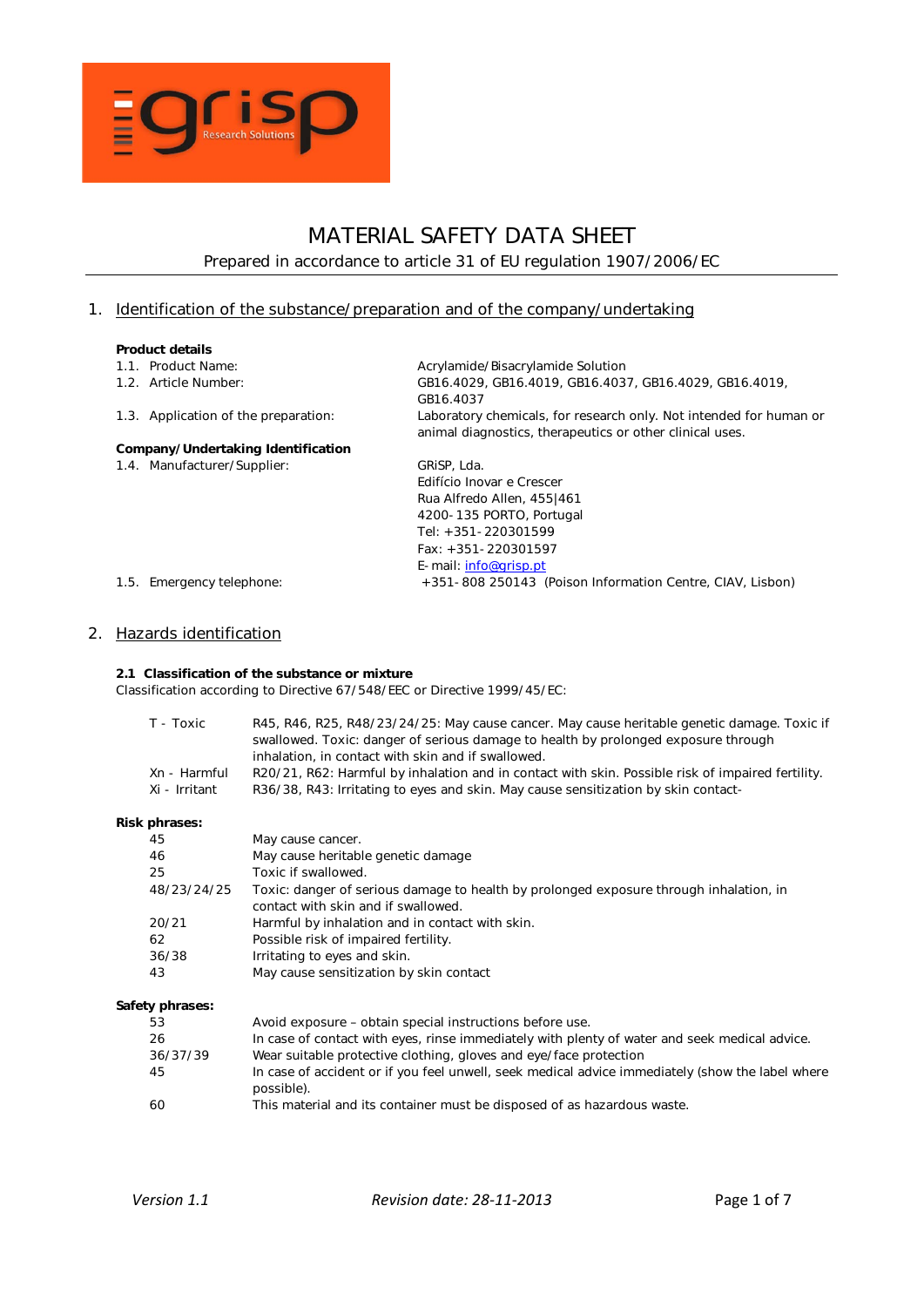### Label elements

Labelling according to Regulation (EC) N° 1272/2008

### CLP Hazard pictograms:



### Signal word: **Danger Danger Danger Danger**

| <b>Health Hazard</b>                                         |             |
|--------------------------------------------------------------|-------------|
| Acute oral toxicity:                                         | Category 3  |
| Acute inhalation toxicity - Dusts and Mists:                 | Category 2  |
| Skin corrosion/irritation:                                   | Category 2  |
| Skin sensitization                                           | Category 1  |
| Serious eye damage/eye irritation:                           | Category 2  |
| Specific target organ systemic toxicity (repeated exposure): | Category 1  |
| Germ cell mutagenicity:                                      | Category 1B |
| Carcinogenicity:                                             | Category 1B |
| Reproductive Toxicity:                                       | Category 2  |
|                                                              |             |

### Hazard statements:

| H301 | Toxic if swallowed.                                   |
|------|-------------------------------------------------------|
| H312 | Harmful in contact with skin.                         |
| H315 | Causes skin irritation.                               |
| H317 | May cause an allergic skin reaction.                  |
| H319 | Causes serious eye irritation.                        |
| H330 | Fatal if inhaled.                                     |
| H340 | May cause genetic defects.                            |
| H350 | May cause cancer.                                     |
| H361 | Suspected of damaging fertility or the unborn child.  |
| H372 | Causes damage to organs through prolonged or repeated |
|      | exposure                                              |

# Precautionary statements:

Response:

|              | $P301 + 310$         | IF SWALLOWED: Immediately call a POISON CENTER or<br>doctor/physician.                                                                 |
|--------------|----------------------|----------------------------------------------------------------------------------------------------------------------------------------|
|              | $P305 + P351 + P338$ | IF IN EYES: Rinse cautiously with water for several minutes.<br>Remove contact lenses, if present and easy to do. Continue<br>rinsing. |
| .Prevention: |                      |                                                                                                                                        |
|              | P <sub>201</sub>     | Obtain special instructions before use.                                                                                                |
|              | P <sub>260</sub>     | Do not breathe dust / fume / gas / mist / vapours / spray                                                                              |
|              | P <sub>280</sub>     | Wear protective gloves                                                                                                                 |
|              | P284                 | Wear respiratory protection.                                                                                                           |
|              | P <sub>273</sub>     | Avoid release to the environment                                                                                                       |

Hazard-determining components of the labelling: acrylamide

### Other hazards

### Results of PBT and vPvB assessment

- PBT: Not applicable
- vPvB: Not applicable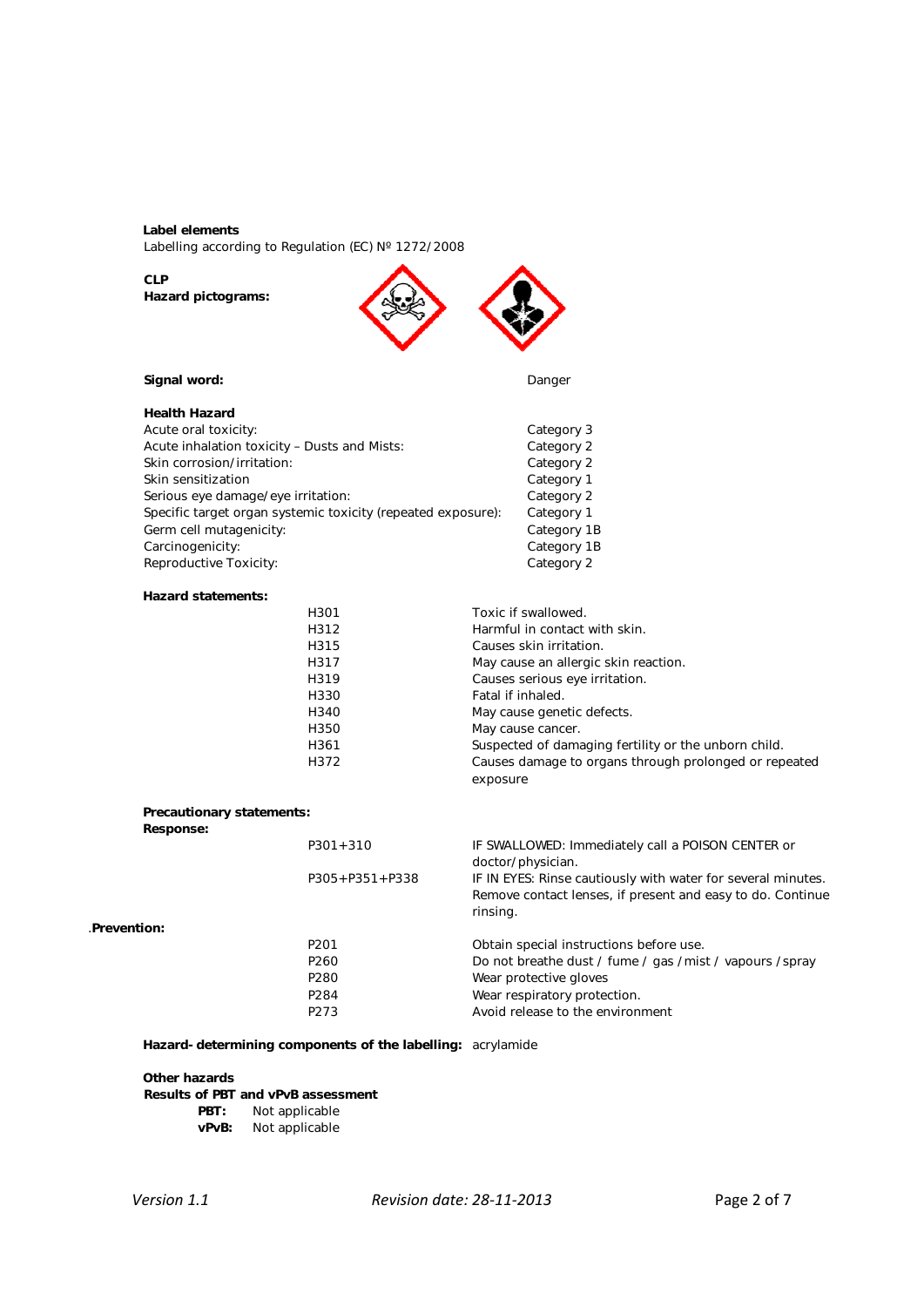# 3 Composition/information on ingredients

- 3.1 Description: Aqueous Solution of Acrylamide and N,N´-Methylenediacrylamide
- 3.2 Components
	- 3.2.1 Acrylamide (CAS: 79-06-1, EINECS: 201-173-7): <br>
	N,N ´-Methylenediacrylamide (CAS: 110-26-9, EINECS: 203-750-9): <10% N,N´-Methylenediacrylamide (CAS: 110-26-9, EINECS: 203-750-9):
	- 3.2.2 All other components not listed here are either not dangerous or their concentration do not exceed the limits specified in the EU directive 1999/45/EC
	- 3.2.3 Acrylamide is included in the candidate list of substances of very high concern (SVHC) according to regulation (EC) Nº 1907/2006 (REACH)

# 4 First aid measures

| 4.1 General Information: | Immediately remove any clothing soiled by the product. Symptoms of poisoning may<br>occur after several hours; therefore medical observation for at least 48 hours after the<br>accident. In case of irregular breathing or respiratory arrest provide artificial<br>respiration. |
|--------------------------|-----------------------------------------------------------------------------------------------------------------------------------------------------------------------------------------------------------------------------------------------------------------------------------|
| 4.2 Inhalation:          | Toxic by inhalation. Supply fresh air. Call a doctor/physician immediately. If not<br>breathing, give artificial respiration. In case of unconsciousness, place patient stably in<br>side position for transportation.                                                            |
| 4.3 Skin contact:        | Immediately wash skin with soap and flush with large amounts of water. Remove all<br>contaminated clothes.                                                                                                                                                                        |
| 4.4 Eye contact:         | Immediately rinse opened eyes with large amounts of water during at least 15<br>minutes. Remove contact lenses. Get medical attention in case eye(s) remain irritated                                                                                                             |
| 4.5 Ingestion:           | Call a doctor/physician or Poison Control Centre immediately. Rinse mouth with water,<br>repeatedly. Do not induce vomiting.                                                                                                                                                      |

# 5 Fire-fighting measures

| 5.1 Suitable extinguishing agents: | CO <sub>s</sub> , powder or water spray or alcohol resistant foam. |
|------------------------------------|--------------------------------------------------------------------|
| 5.2 Protective Equipment:          | Wear suitable respiratory equipment and protective clothes.        |

## 6 Accidental release measures

| 6.1 Person-related safety measurements:    | Avoid contact with skin, eyes and clothing. Avoid breathing of<br>vapours, mist or gas. Use personal respiratory protection.<br>Ensure adequate ventilation                                                                  |
|--------------------------------------------|------------------------------------------------------------------------------------------------------------------------------------------------------------------------------------------------------------------------------|
| 6.2 Environmental protection measurements: | Prevent product from entering drains. Prevent further leakage or<br>spillage if safe to do so.                                                                                                                               |
| 6.3 Cleaning Methods:                      | Absorb with appropriate absorbent material<br>(e.g. sawdust, sand, diatomite, acid binders, universal binders,<br>sodium bicarbonate, crushed limestone, etc) and place in closed<br>adequate containers for proper disposal |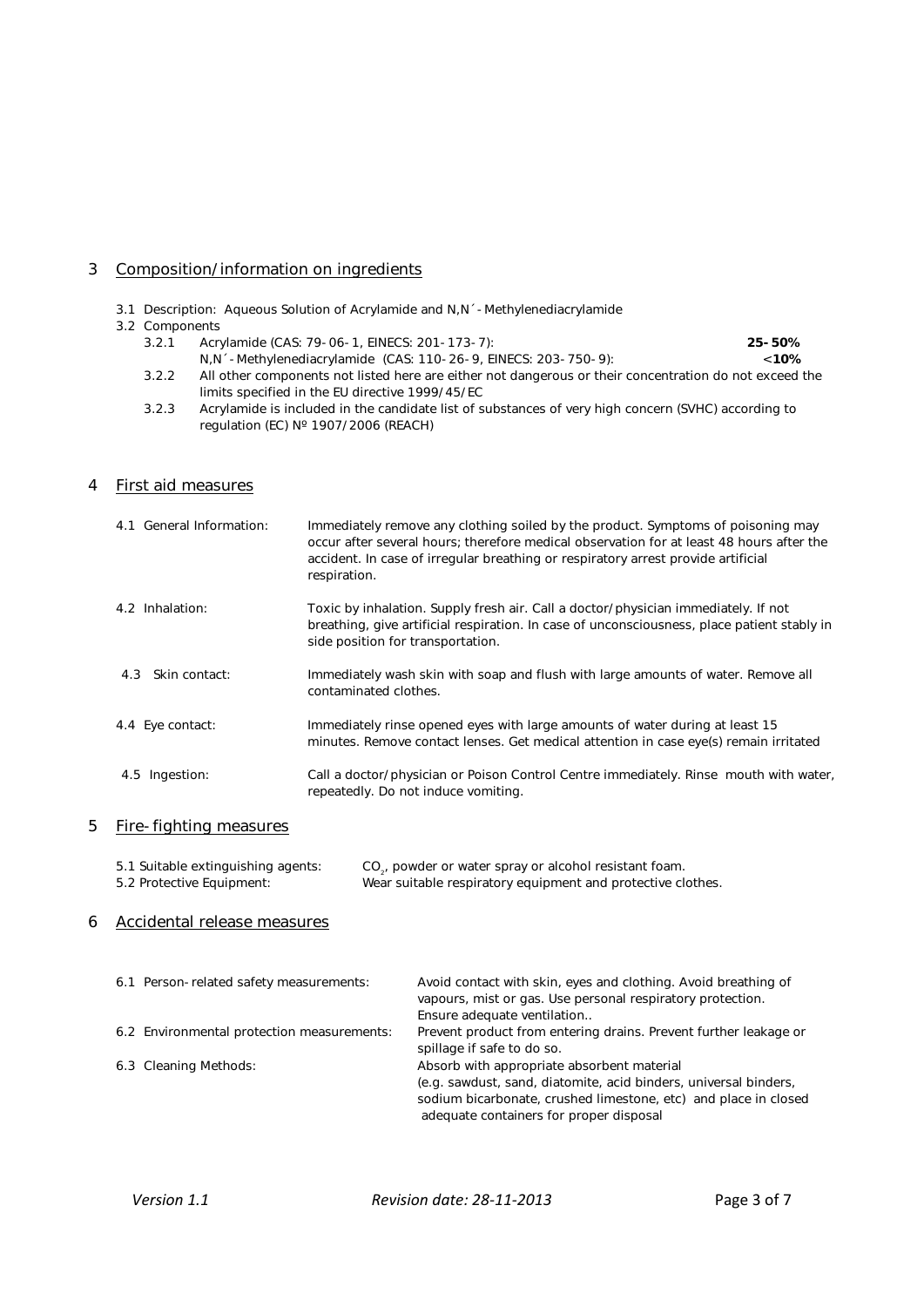# 7 Handling and storage

- 7.1. Handling: Avoid exposure. Prevent contact with skin, eyes and clothing. Avoid inhalation of vapour or mist.
- 7.2 Storage: Store in a cool place. Keep containers tightly closed and upright in a well-ventilated place.

### 8 Exposure controls/personal protection

.

This product is for research only and has not been intended/approved for any other commercial, drug, medicinal, household or other consumer purposes. Wear tightly fitting safety goggles, impervious clothing, and impervious gloves (e.g. neoprene rubber). Do not wear contact lenses. In case of insufficient ventilation wear suitable respiratory equipment. Contaminated work clothing should not be allowed to of the workplace. Handle in accordance with good industrial hygiene and safety practice.



Protective gloves Tightly sealed goggles Protective work clothing

8.1 Control Parameters

Ingredients with limit values that require monitoring at the workplace:

Acrylamide (CAS: 79‐06‐1): PEL ()  $0.3 \text{ mg/m}^3$  Skin REL () 0,03 mg/ $m^3$  Skin TLV () 0,03 mg/ $m^3$  Skin

# 9 Physical and chemical properties

| 9.1. Physical State:      | Liquid                               |
|---------------------------|--------------------------------------|
| 9.2. Appearance:          | Colourless                           |
| 9.3. Odour:               | Odourless                            |
| 9.4. pH $(20^{\circ}C)$ : | $-5.5$                               |
| 9.5. Flash Point:         | Undetermined                         |
| 9.6. Melting point:       | Undetermined                         |
| 9.7. Boiling point:       | Undetermined                         |
| 9.8. Self-ignition:       | Product is not selfigniting          |
| 9.9. Danger of explosion. | Does not present an explosion hazard |
| 9.10 Solubility in water: | Fully miscible                       |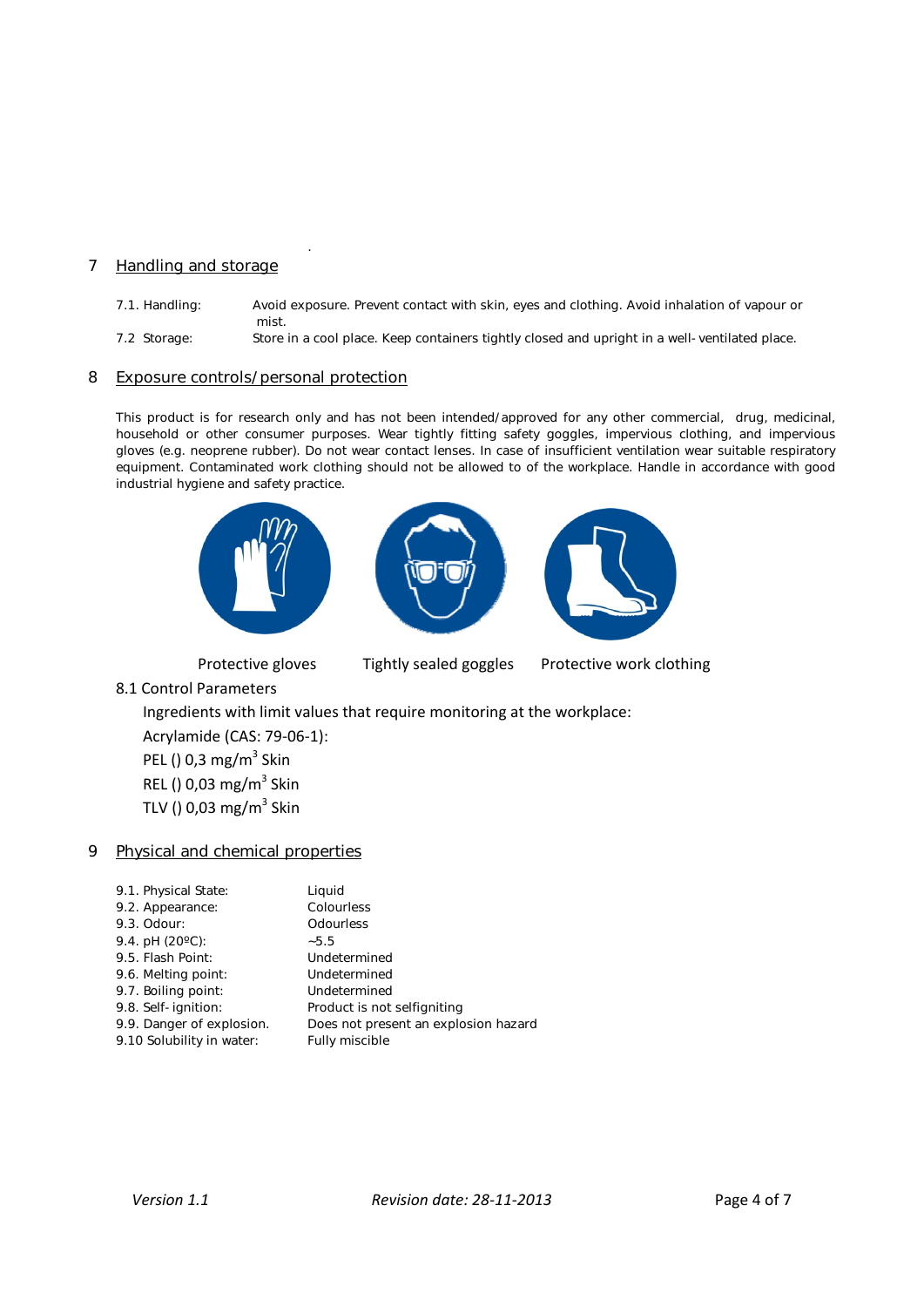# 10 Stability and reactivity

| 10.1 Reactivity                                   | No dangerous reactions known.                                                    |
|---------------------------------------------------|----------------------------------------------------------------------------------|
| 10.2 Chemical Stability                           | Stable                                                                           |
| 10.3 Conditions to avoid                          | No further relevant information available.                                       |
| 10.4 Materials to avoid                           | No further relevant information available.                                       |
| 10.5 Hazardous decomposition products             | Carbon monoxide (CO)                                                             |
| 10.6 Hazardous products of thermal decomposition: | Toxic vapors, Caustic vapors, carbon/sulfur/nitrogen<br>oxides, Hydrogen cyanide |
| 11 Toxicological information                      |                                                                                  |

124mg/kg (Rat) 400mg/kg (Rat)

11.1 Acute toxicity (acrylamide):

| Acute oral toxicity (LD50):   |  |
|-------------------------------|--|
| Acute dermal toxicity (LD50): |  |

11.2 Potential Health effects:

| Eves:          | Irritant effect.                            |
|----------------|---------------------------------------------|
| Skin:          | Irritant to skin and mucous membranes.      |
| Sensitization: | Sensitization possible through skin contact |
| Target Organs: | Skin, Eye, Respiratory Tract.               |

11.3 Additional toxicological information:

The product shows the following dangers according to the calculation method of the General EU Classification Guidelines for Preparations as issued in the latest version: Toxic Harmful Irritant Carcinogenic The product can cause inheritable damage.

11.4 Carcinogenic effects: according to IARC, acrylamide (CAS: 79-06-1) belongs to group 2A (probably carcinogenic to humans)

# 12 Ecological Information

| 12.1 Toxicity                            |                                                                                                                                                                                                                                                                          |
|------------------------------------------|--------------------------------------------------------------------------------------------------------------------------------------------------------------------------------------------------------------------------------------------------------------------------|
| <b>Aquatic Toxicity</b>                  | No data available.                                                                                                                                                                                                                                                       |
| 12.2 Persistence and degradability:      | No data available.                                                                                                                                                                                                                                                       |
| 12.3 Behaviour in environmental systems: |                                                                                                                                                                                                                                                                          |
| Bioaccumulative potential                | No data available.                                                                                                                                                                                                                                                       |
| Mobility in Soil                         | No data available.                                                                                                                                                                                                                                                       |
| 12.4 Additional ecological information:  |                                                                                                                                                                                                                                                                          |
| 12.5 General notes:                      | Water hazard class 3 (Self-assessment). Self assessment): hazardous for<br>water. Do not allow product to reach ground Water, water course or sewage<br>system. Danger to drinking water if even small quantities leak into the<br>ground. Harmful to aquatic organisms. |
| 12.6 Results of PBT and vPvB assessment  |                                                                                                                                                                                                                                                                          |
| PBT:                                     | Not applicable                                                                                                                                                                                                                                                           |
| vPvB:                                    | Not applicable                                                                                                                                                                                                                                                           |
| 12.7 Other adverse effects:              | No further relevant information available                                                                                                                                                                                                                                |
|                                          |                                                                                                                                                                                                                                                                          |

*Version 1.1 Revision date: 28‐11‐2013*  Page 5 of 7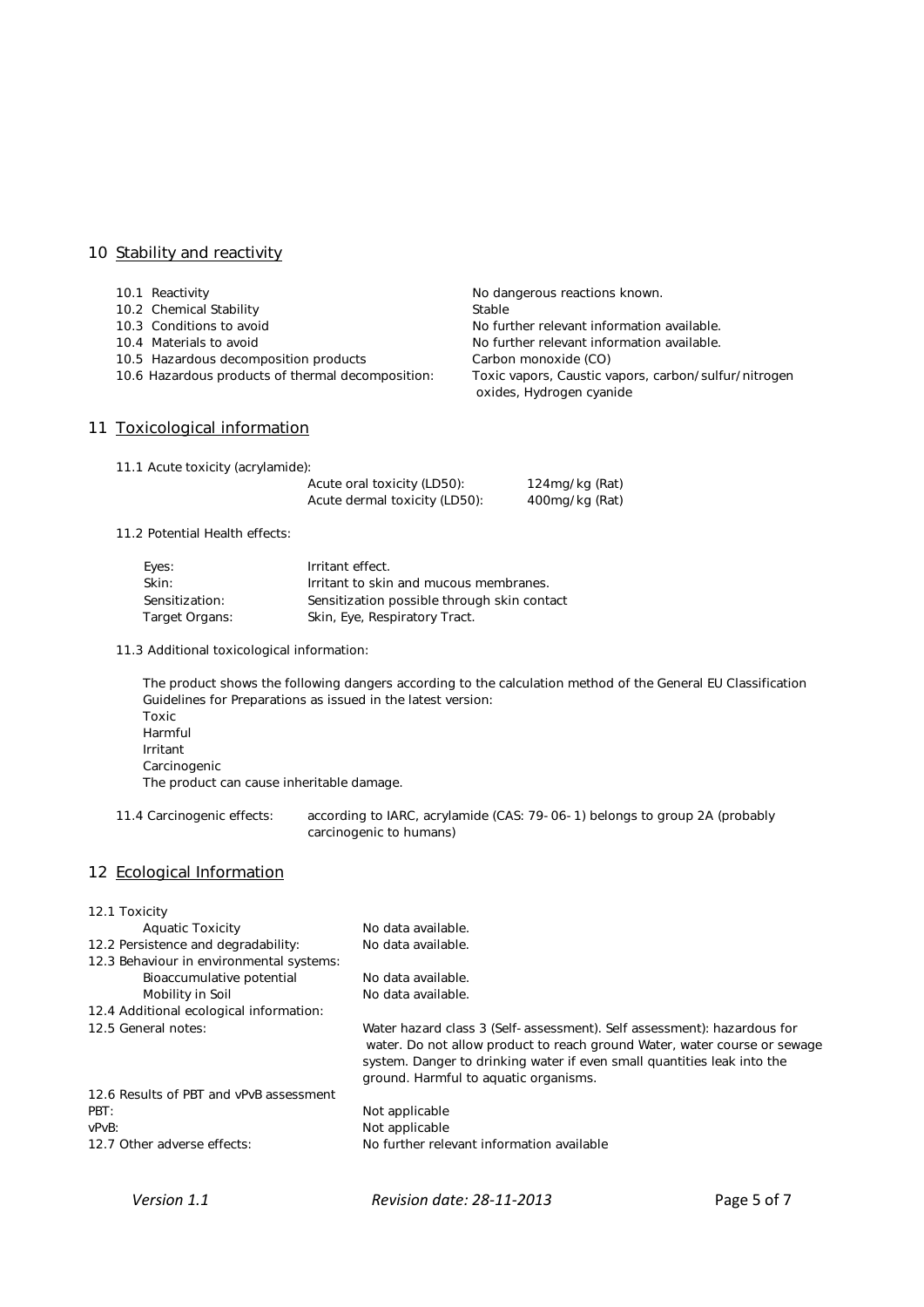# 13 Disposal Considerations

Dispose in accordance to all National and local environmental regulations. This product is sold in an amber plastic bottle. Dispose the empty bottle as unused product. May be incinerated in a hazardous waste incinerator. Product should be removed to a hazardous waste landfill only if no other disposal method is available.

S29 Do not empty in drains<br>S57 Use appropriate contain

Use appropriate containment to avoid environmental contamination

# 14 Transport Information

# Land transport ADR/RID (cross-border)

| ADR/RID class:           |    | 6.1 Toxic substances |
|--------------------------|----|----------------------|
| Danger code (Kemler):    | 60 |                      |
| UN-Number:               |    | 3426                 |
| Packaging group:         | Ш  |                      |
| UN proper shipping name: |    | ACRYLAMIDE SOLUTION  |

### Maritime transport IMDG

| IMDG class:           | 6.1                 |
|-----------------------|---------------------|
| UN Number:            | 3426                |
| Label:                | 6.1                 |
| Packaging group:      | ш                   |
| <b>EMS Number:</b>    | $F - A$ , $S - A$   |
| Proper shipping name: | ACRYLAMIDE SOLUTION |

### Air transport ICAO-TI and IATA-DGR

| Transport in bulk according to Annex II of MARPOL 73/78 and the IBC Code: Not applicable |                           |  |
|------------------------------------------------------------------------------------------|---------------------------|--|
| Special precautions for user:                                                            | Warning: Toxic substances |  |
| Proper shipping name:                                                                    | ACRYLAMIDE SOLUTION       |  |
| Packaging group:                                                                         | Ш                         |  |
| Label:                                                                                   | 6.1                       |  |
| UN/ID number:                                                                            | 3426                      |  |
| ICAO/IATA class:                                                                         | 6.1                       |  |

# 15 Regulatory Information

15.1 Safety, health and environmental regulations/legislation specific for the substance or mixture.

15.2 Labelling according to EU guidelines.

The product has been classified and marked in accordance with EU Directives/Ordinance on Hazardous Materials. 15.3 Code letter and hazard designation of product



T Toxic